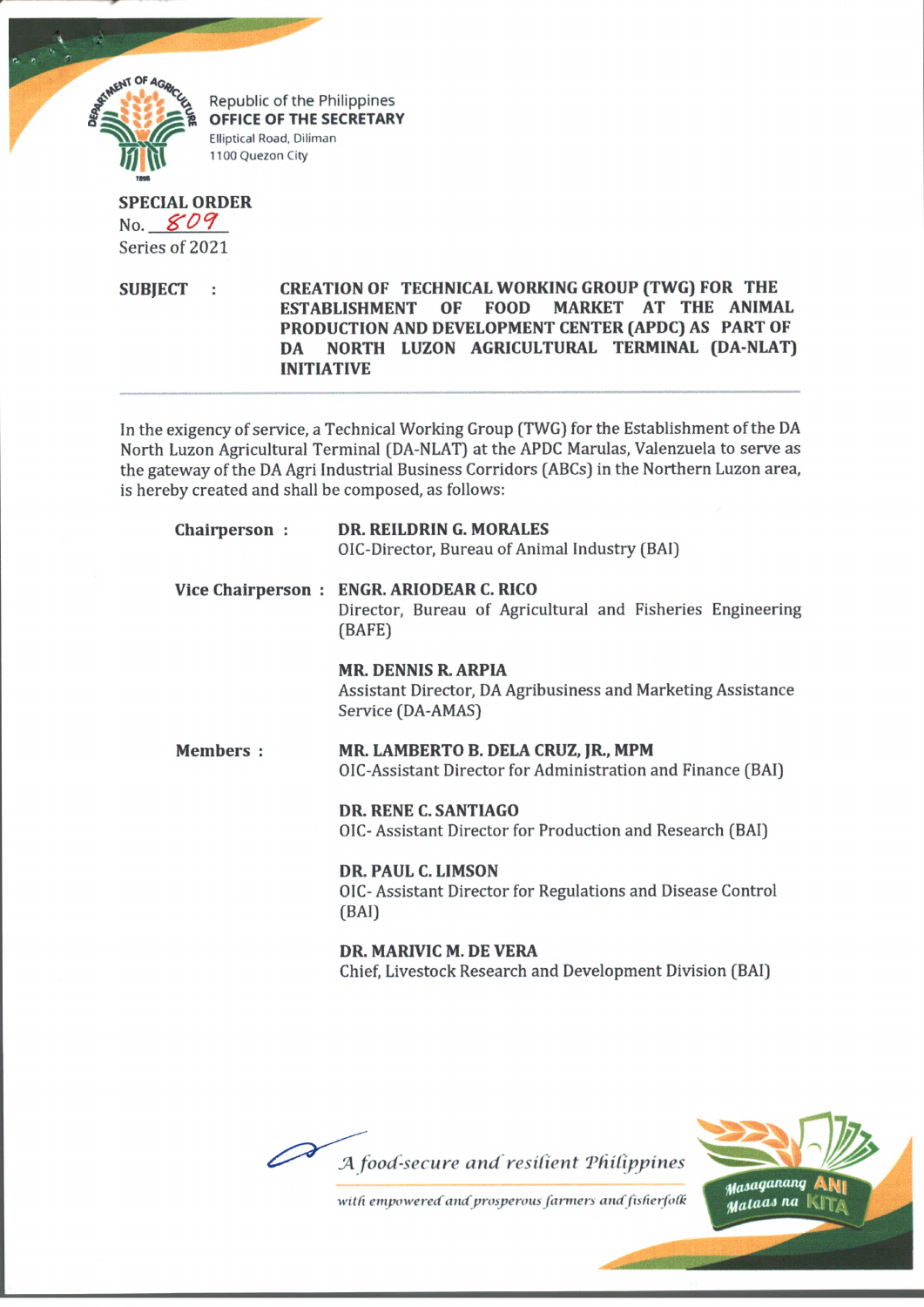#### **Duties and Responsibilities:**

- 1. Evaluate proposals for public-private partnership agreement, build operate and transfer (BOT), and as business plan for the DA-NLAT;
- 2. Evaluate contracts for the establishment of the DA-NLAT;
- 3. Ensure that the establishment of DA-NLAT complies with the conditions of the contract and the ideals of the Department of Agriculture: and
- 4. Management and supervision of construction and development of the area.

# **Secretariat : DR. EDUARDO JOSE T. MANUEL, JR.**

01C, Animal Production and Development Services (BAI)

#### **DR. GRECELDA A. LARIOSA**

President, Bureau of Animal Industry Employees' Association (BAI)

#### **MR. HERNANDO M. TIPA**

Board Member, Bureau of Animal Industry Employees' Association (BAI)

# **MR. FELIPE P. REOLALAS, JR.**

Planning Officer III, Office the Director (BAI)

### **MS. DHEADEMA I. DADUA**

Executive Assistant, Office of the Assistant Director for Admin and Finance (BAI)

### **Duties and Responsibilities:**

- 1. Assist in the evaluation of contracts for the establishment of the DA-NLAT;
- 2. Assist in the conduct of geographic survey and map out farming and fisheries areas;
- 3. Provides support in coordination with private sectors for possible partnership with the Department;
- 4. Provide support in documenting all activities relative to the operation of the DA-NLAT;
- 5. Provide over-all secretarial and administrative undertakings in support to the implementation and operation of the DA-NLAT; and
- 6. Perform other tasks as needed.

All officials and employees of the Department, its Bureaus, Attached Agencies, Corporations, and Regional Field Offices are hereby directed to give their full support and cooperation to this TWG in the performance of their duties and responsibilities.

All expenses of the designated personnel to perform their functions shall be chargeable against the DA and/or BAI funds subject to the usual government accounting and auditing rules and regulations.

> *Afood-secure and resilient Philippines* with empowered and prosperous farmers and fisherfolk